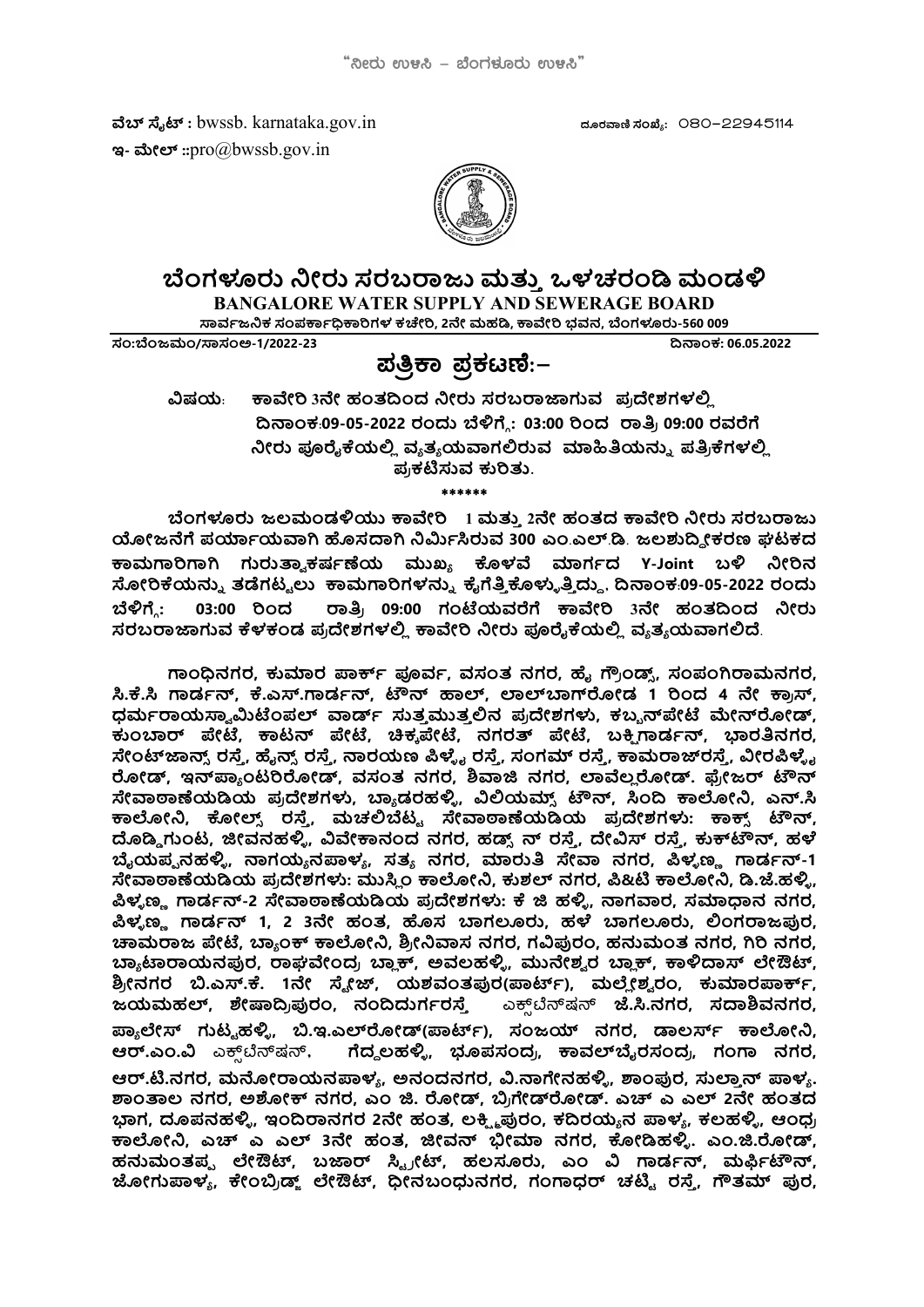ಲಿಂಗರಾಜುಪುರಂ, ಜಾನಕಿರಾಮ್ ಲೇಔಟ್, ಸಿದ್ದರಾಮಪ್ಪ ಗಾರ್ಡನ್ ಮತ್ತು ಸುತ್ತಮುತ್ತಲಿನ ಪ್ರದೇಶಗಳು.

ಕಾವೇರಿ ನೀರು ಸರಬರಾಜು ಯೋಜನೆಯ 3ನೇ ಹಂತದ ನೀರು ಸರಬರಾಜಾಗುವ ಸಂಪೂರ್ಣ ವಿವರವನ್ನು ಮಂಡಳಿಯ ಅಧಿಕೃತ ಪ್ರದೇಶಗಳ ಜಾಲತಾಣ (bwssb. karnataka.gov.in) ದಲ್ಲಿ ಪ್ರಕಟಿಸಲಾಗಿರುತ್ತದೆ.

ಸಾರ್ವಜನಿಕರು ಮಂಡಳಿಯೊಂದಿಗೆ ಸಹಕರಿಸಲು ಕೋರಿದೆ.

ಸದರಿ ಮಾಹಿತಿಯನ್ನು ಸಾರ್ವಜನಿಕರ ಅನುಕೂಲಕ್ಕಾಗಿ ಪತ್ರಿಕೆಗಳಲ್ಲಿ ಪ್ರಕಟಿಸಲು ಹಾಗೂ ವಿದ್ಯುನ್ಮಾನ ಮಾಧ್ಯಮಗಳಲ್ಲಿ ಪ್ರಸಾರ ಮಾಡಲು ಕೋರಿದೆ.

ವಂದನೆಗಳೊಂದಿಗೆ,

ತಮ್ಮ ವಿಶ್ವಾಸಿ, ಸಹಿ/– ಸಾರ್ವಜನಿಕ ಸಂಪರ್ಕಾದಿಕಾರಿ ಬೆಂಗಳೂರು ಜಲಮಂಡಳಿ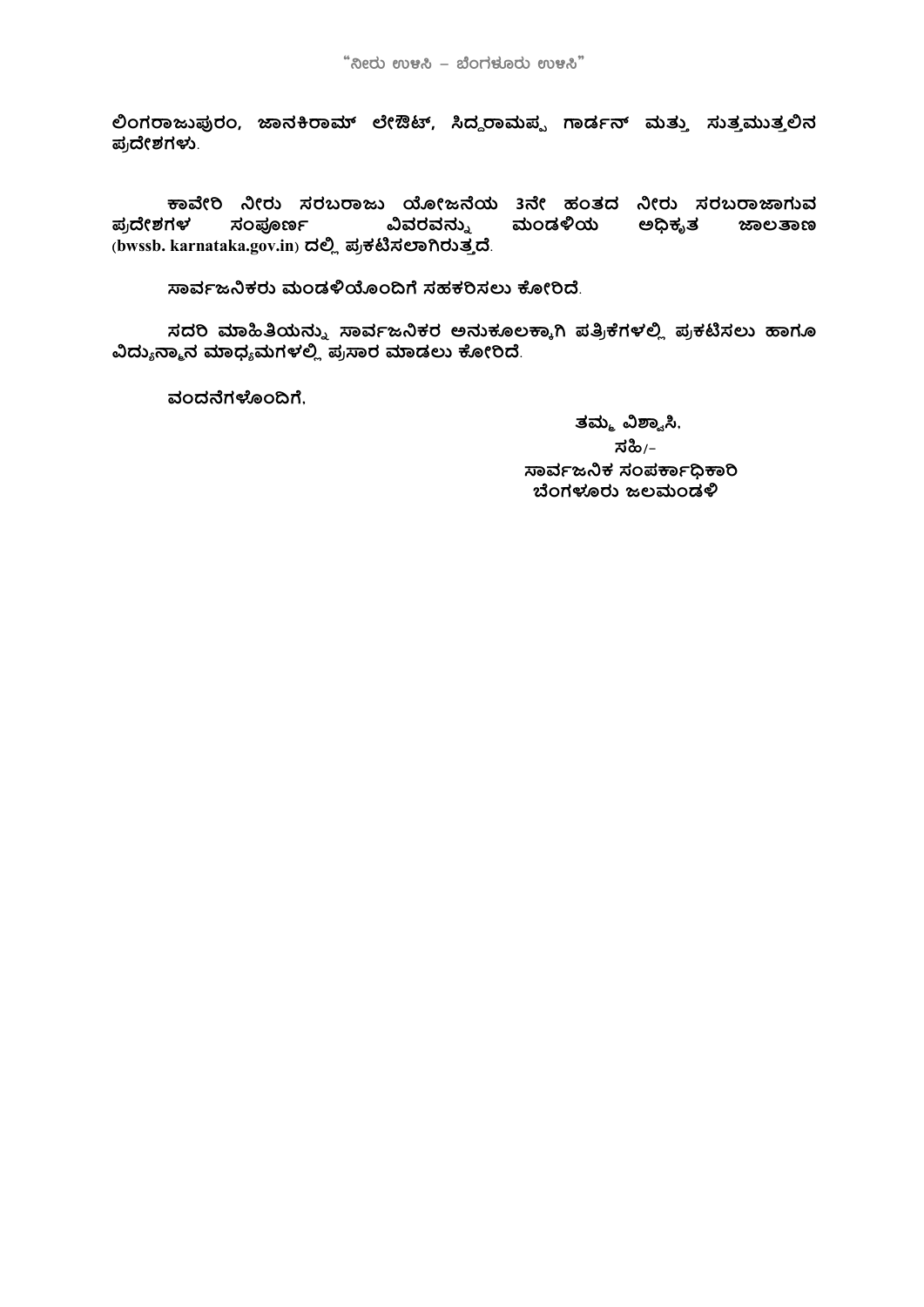ๅ ഡ : bwssb. karnataka.gov.in ರ฿ಒ: 080-22945114 ಇ- ಮೇಲ್:: $\text{pro}(\widehat{a})$ bwssb.gov.in



## ಬೆಂಗಳೂರು ನೀರು ಸರಬರಾಜು ಮತ್ತು ಒಳಚರಂಡಿ ಮಂಡಳಿ

BANGALORE WATER SUPPLY AND SEWERAGE BOARD

ಸಾರ್ವಜನಿಕ ಸಂಪರ್ಕಾಧಿಕಾರಿಗಳ ಕಚೇರಿ, 2ನೇ ಮಹಡಿ, ಕಾವೇರಿ ಭವನ, ಬೆಂಗಳೂರು-560 009

:ಂಜ/ಅ-1/2022-23 ൽකಂಕ :06.05.2022

#### Press Release

Subject: Disruption of water supply on 09-05-2022 from 03:00 am to 09:00 pm for the areas of CWSS stage III \*\*\*\*\*\*

BWSSB is taking up water leakage has been found in the CWSS stage III raw water gravity main pipe line at inlet point of new 300 MLD water treatment plant. Leakage was observed near the Y-Joint of existing CWSS stage III gravity main pipeline and the new inlet pipeline 2000mm dia connecting the inlet butterfly valve chamber of the new 300 MLD plant. Hence, water supply will be disrupted for the below mentioned areas of CWSS stage III on 09-05-2022 from 03:00 am to 09:00 pm.

Gandhinagar, Kumarapark east, Vasanthanagar, High grounds, Sampangiramnagar, CKC Garden, KS Garden, Town hall, Lalbagh road from 1st to 4th cross, Lalbagh road, Dharmaraya swamy temple ward, Cubbonpete, Nagarthapete, Kumbarapete, Cottonpete, Chikpete, Bakshigarden, Bharathinagara, St Johns Road, Haines Road, Narayana Pillai Street, Sangam Road, Kamraj Road, Veerapillai Street, Infantry Road, Shivajinagar, Lavelle Road, Frazer town s/stn area- Byadarahalli, Williams town, Sindhi colony, NC colony, coles road, Machalibetta s/stn area-coxtown, Doddigunta, Jeevanahlli, Vivekanand nagar, huctins road, Devis road, cook town, old byappanahalli, nagayyanapalya, sathyanagar, Maruthisevanagar,Pillanna garden-1 s/stn area - Muslim colony, kushalnagar , P&T colony, Muneshwara nagar ,DJ halli,Pillannagarden-2 s/stn area- KG halli, Nagawara , Samadha nagar, pillanna garden-1st,2nd ,3 rd stage, New bagalur, old bagalur, Lingarajpura, Chamarajpet, Bankcolony, Srinivasa nagar, Gavipuram, Hanumanthnagara, Girinagar, Bytarayanapura, Raghavendra block, Avalahalli, Muneshwara block, Kalidas layout, Srinagar, BSK 1st Stage, Yeshwanthapur (part), Malleshwaram, Kumarapark, Jayamahal, Sheshadripuram, Nandidurga road Extension, J.C.Nagar, Sadashivanagar, Palace Guttahalli, BEL Road (PART), Sanjayanagar, Dollars Colony, RMV Extension, Geddalahalli, Boopasandra, Kavalbyrasandra, Ganganagara, RT Nagar, Manorayanapalya, Anandanagar, V.Nagenahalli, Shampura, Sultanpalya. Shanthala nagara, Ashok nagara, M.G.Road, Brigade road, Part of HAL 2nd stage, Doopanahalli,